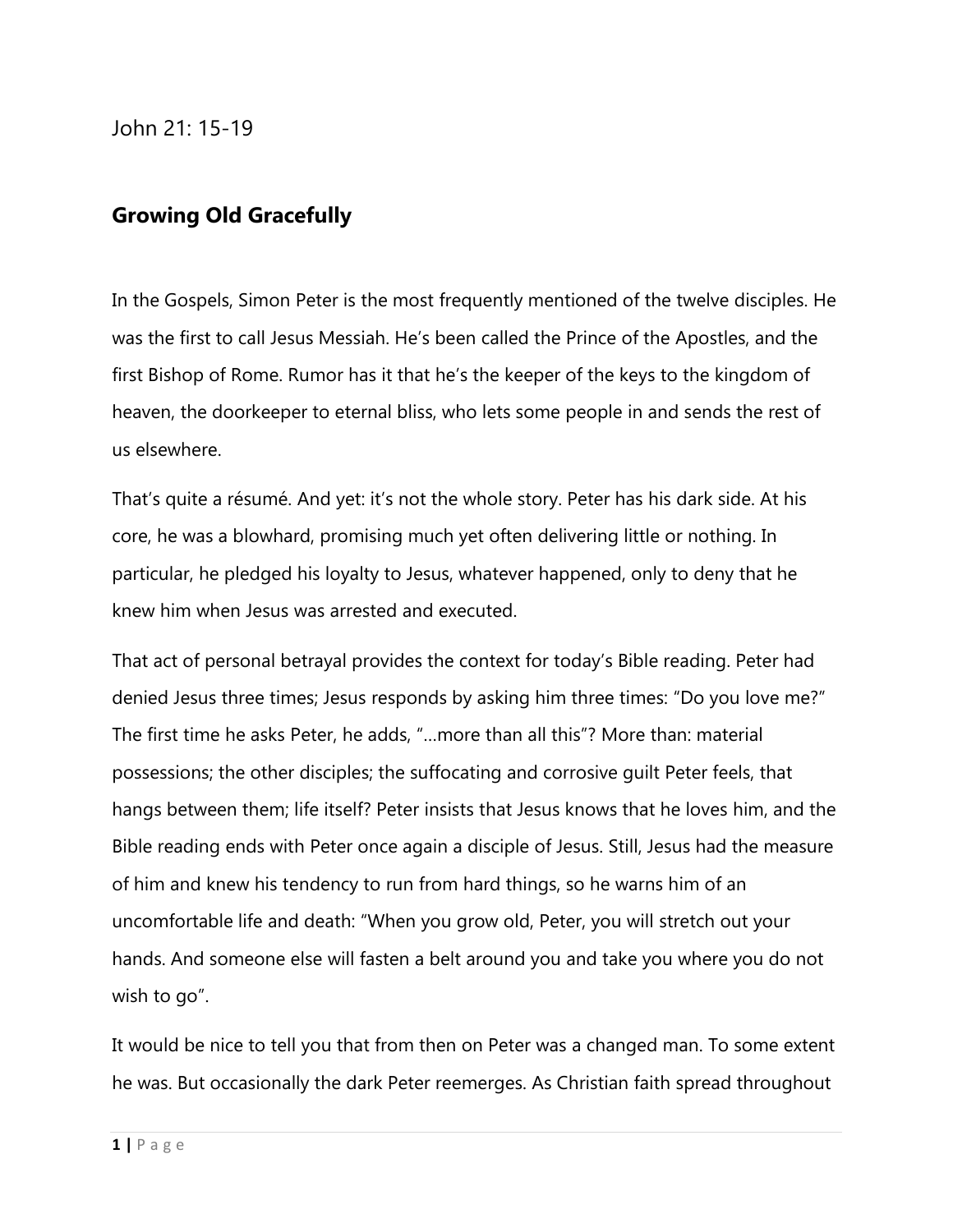the Mediterranean world, Peter and Paul and other leaders made a deal that non-Jews could become Christians. However, many Jewish Christians were reluctant to eat with Gentile Christians because they didn't keep kosher. Peter, however, ate with them in the city of Antioch until Jewish Christians turned up who told him off for doing so. The apostle Paul was furious with Peter and called him a hypocrite. Paul was right: Peter's old self had reared its ugly head. He was fine with taking difficult decisions until he was called to account for them, and then he caved.

Peter's character has provided preachers with great material for sermons on God's grace, her goodness that accepts and uses people, warts and all, to do her will. I've heard many such sermons, and even delivered one or two. It's a comforting thought that God doesn't need us to be perfect and can work with who we really are to make a difference. I've benefited from many such sermons but have always had the niggling thought that maybe they let us off the hook a little too easily.

As I prepared this sermon, I was struck by Jesus's words to Peter, "When you become old." In this Intergenerational Act of Worship, I count as: elderly. I've become old, without any effort on my part, and now I have a different perspective than once I had on human weakness and shortcomings. Telling myself that God has occasionally used me to do decent things despite my frequent unwillingness to cooperate seems true enough but little more than a pious platitude. Retirement in a time of Plague has instead made me ask myself: now that I'm old, what has my life added up to? My daughter recently said to me, out of the blue: "I was looking up your qualifications. Impressive: BA, MA; MLitt with distinction; PhD, Fellow of the Royal Asiatic Society. You were once somebody." A few days before, my brother had texted me that he'd seen an online copy of my CV and was amazed by all the things I've done. And yet, they seem long ago and about someone else. They seem: not quite dreck but beside the point.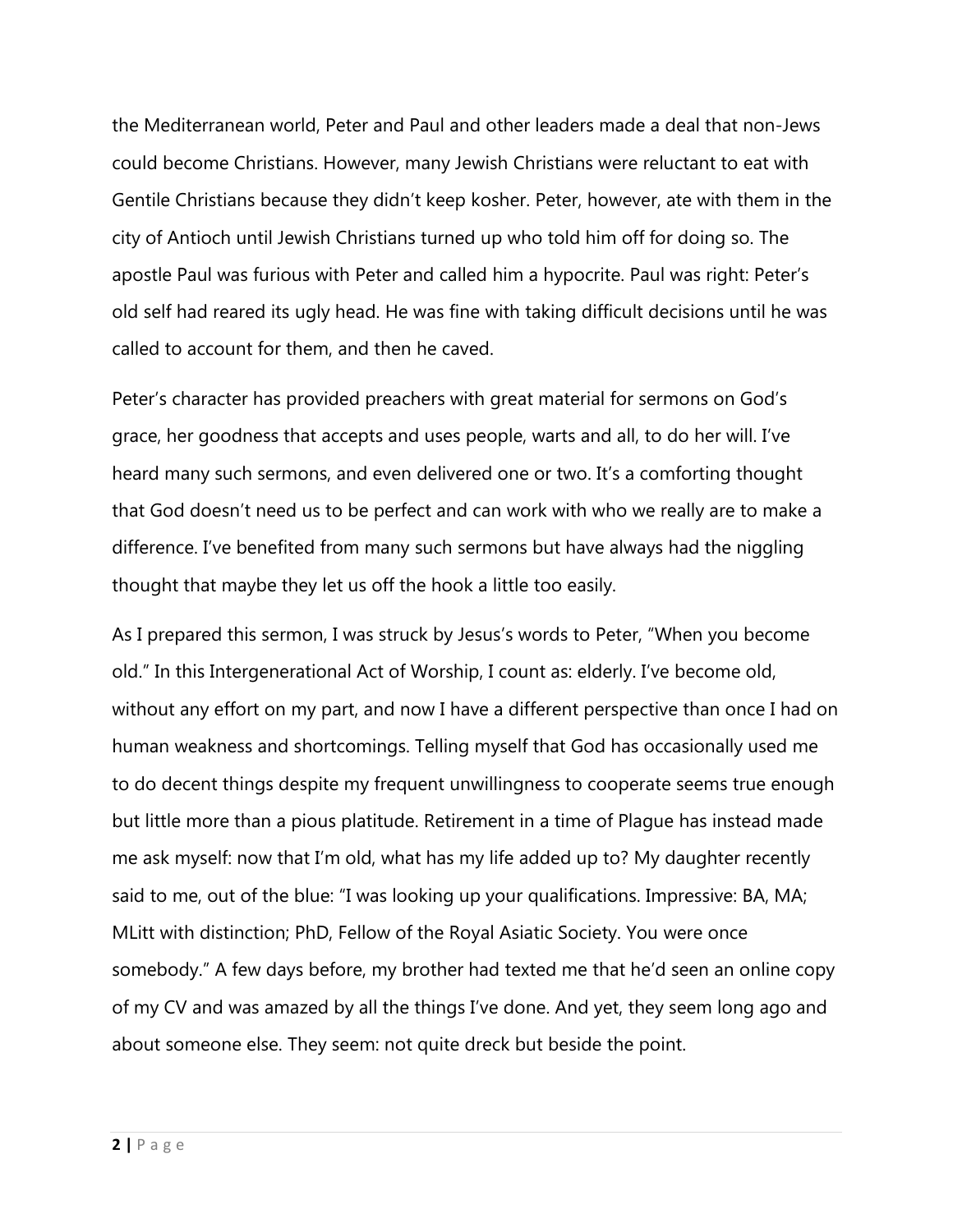I look back half a century ago to a young man who wanted to do and be good, who wanted to make a difference, who went to seminary and expected to spend his life as a pastor. To my surprise, instead I became a teacher and, like the Prodigal Son, settled in a far land. I'm far from certain that what I've been and done is what I should have.

Of course, we're more than our jobs. Jesus didn't say to Peter: "Are you willing to be the Bishop of Rome for me?" He said: "Do you love me?" Jesus's words mean that our capacity to love and be loved is transformative; love changes our lives and the lives we touch. But only if we let it.

In my old age, I'm far more aware of my failures to love than I am of my supposed achievements. On days when I'm excessively given to contemplation of all the things that trouble my conscience, I turn to this biblical passage: "When you are old…"

Old age is a gift and a privilege, not a right. I got here, not because I'm worth it and deserve it, but because I'm fortunate. Life has never really been about who I am but who God is. There've been times when I've hurt others and can't mend things but only trust in God who can, and who also forgives and restores. I reflect that Jesus didn't offer Peter an improved character or a meaningful life. He offered Peter: love, divine love; what Christians call grace, the unmerited and undeserved love of the Creator for all whom she has made. My finest achievement has been that, even when events make God seem far from loving, I've trusted that, in the end, to quote Mother Julian of Norwich: "All will be well…"

I imagine that, after Jesus forgave and commissioned him, the young Peter would have been full of what he was going to do and be for Jesus. Over thirty years later, on his way to execution, he would instead have been more grateful for the grace that had helped him cope, the love by which he'd endured.